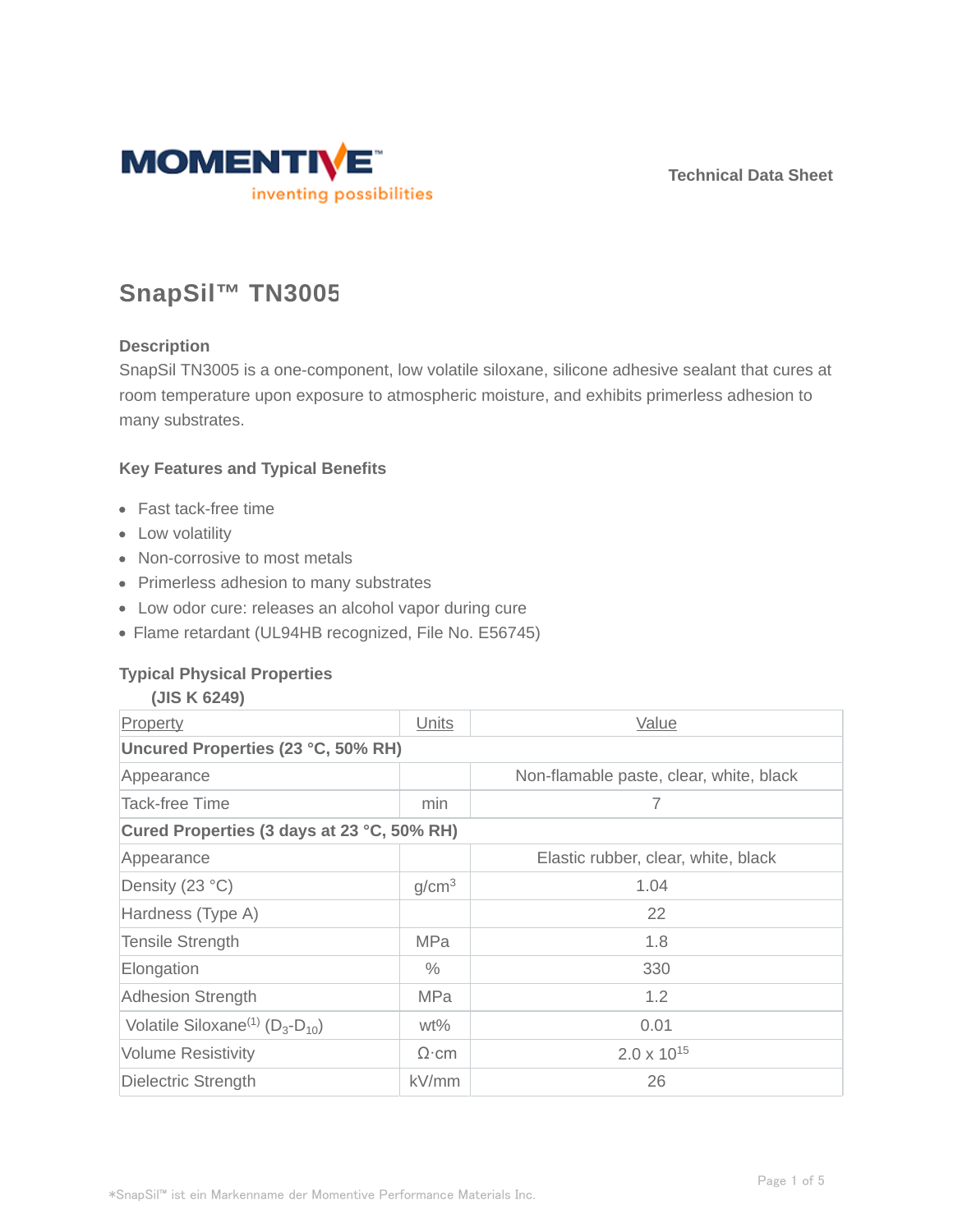| Dielectric Constant (60Hz)    |       | 2.7   |
|-------------------------------|-------|-------|
| Dissipation Factor (60Hz)     |       | 0.002 |
| Impurities <sup>(1)</sup> ppm | Na+   | < 2   |
|                               | $K +$ | ~ 2   |
|                               | CI-   |       |

Typical properties are average data and should not be used as or to develop product specifications. (1) In-house test method.

# **Potential Applications**

- Insulating adhesive seal and fixing for electrical and electronic parts
- Waterproof sealant for electrical, electronic and communication equipment
- General adhesive for metal, glass, plastics, etc.

## **Adhesion Performance**

SnapSil TN3005 silicone adhesive sealant adheres to a wide variety of substrates used in electronic components. The following matrix depicts adhesion performance to typical substrates. However, actual performance may vary depending on the substrate manufacturer or grade.

| Substrate               |            |
|-------------------------|------------|
| Aluminum                | Ω          |
| Copper                  | ∩          |
| <b>Steel</b>            | ∩          |
| <b>Stainless Steel</b>  | ∩          |
| Acrylic Resin           | Ω          |
| <b>Phenolic Resin</b>   | Ω          |
| <b>Epoxy Resin</b>      | Ω          |
| PET                     | $\bigcirc$ |
| <b>ABS</b>              | $\bigcap$  |
| <b>PBT</b>              | $\bigcirc$ |
| <b>PPS</b>              | $\bigcirc$ |
| <b>PVC</b>              | $\bigcap$  |
| Nylon                   | $\bigcirc$ |
| Polycarbonate           | Ω          |
| <b>PPO</b>              | ∩          |
| Polyethylene            | X          |
| Polytetraflucroethylene | X          |
| Glass                   | ( )        |

Note: Test results. Actual data may vary.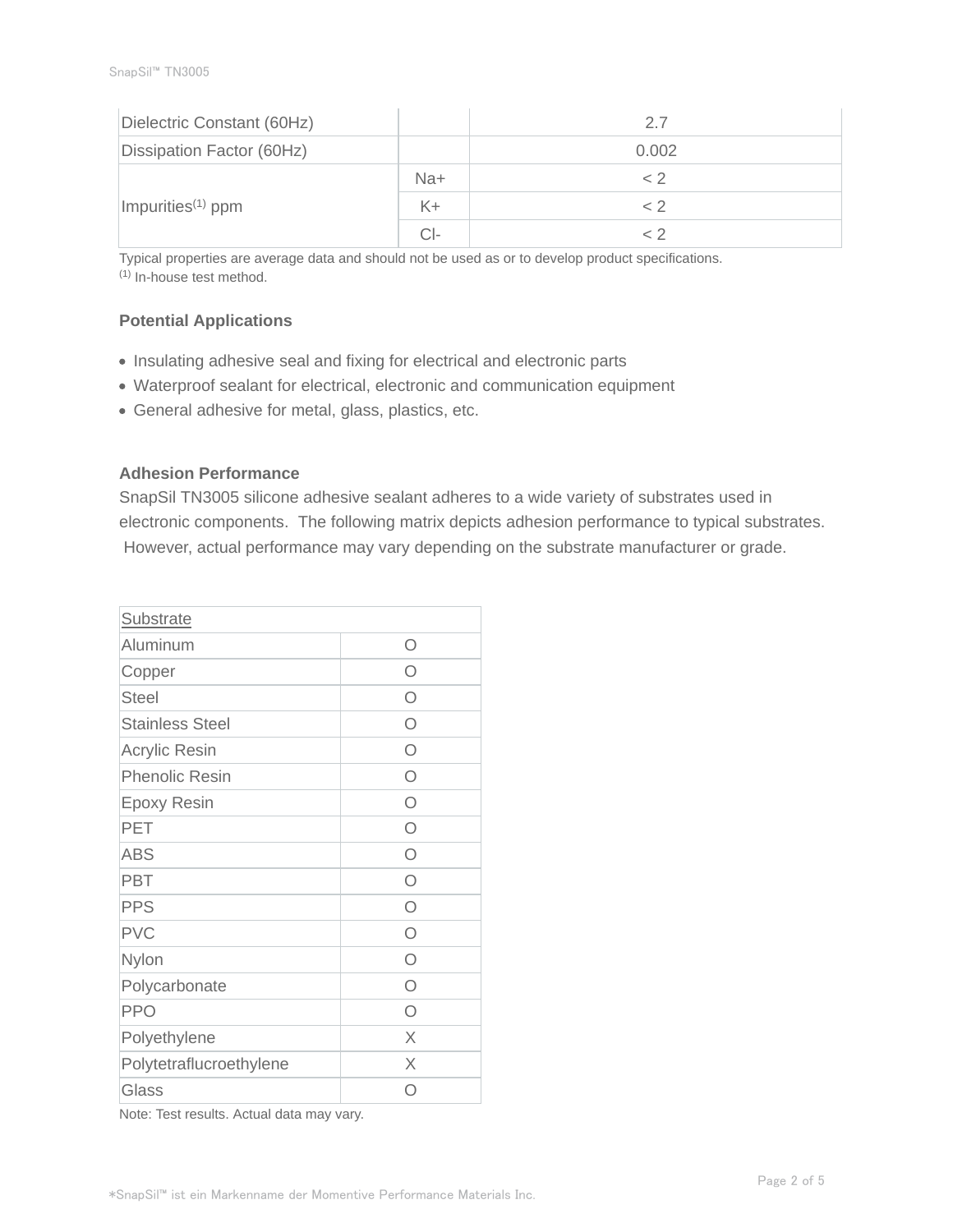O: Good (cohesive failure) X: Adhesive failure

### **Cure Profile**

SnapSil TN3005 silicone adhesive sealant cures upon exposure to atmospheric moistrue, and its cure speed is affected by humidity and temperature. The material begins to cure from the sections that are exposed to the atmosphere and, therefore, greater time is required for the cure to extend to deeper sections. The cure depth of SnapSil TN3005 silicone adhesive sealant at various combination sof humidity and temperature are provided below.



Note: Test results. Actual data may vary.

#### **General Considerations for Use**

While the typical operating temperature for silicone materials ranges from -45℃ to 200℃, the long-term maintenance of its initial properties is dependent upon design related stress considerations, substrate materials, frequency of thermal cycles, and other factors.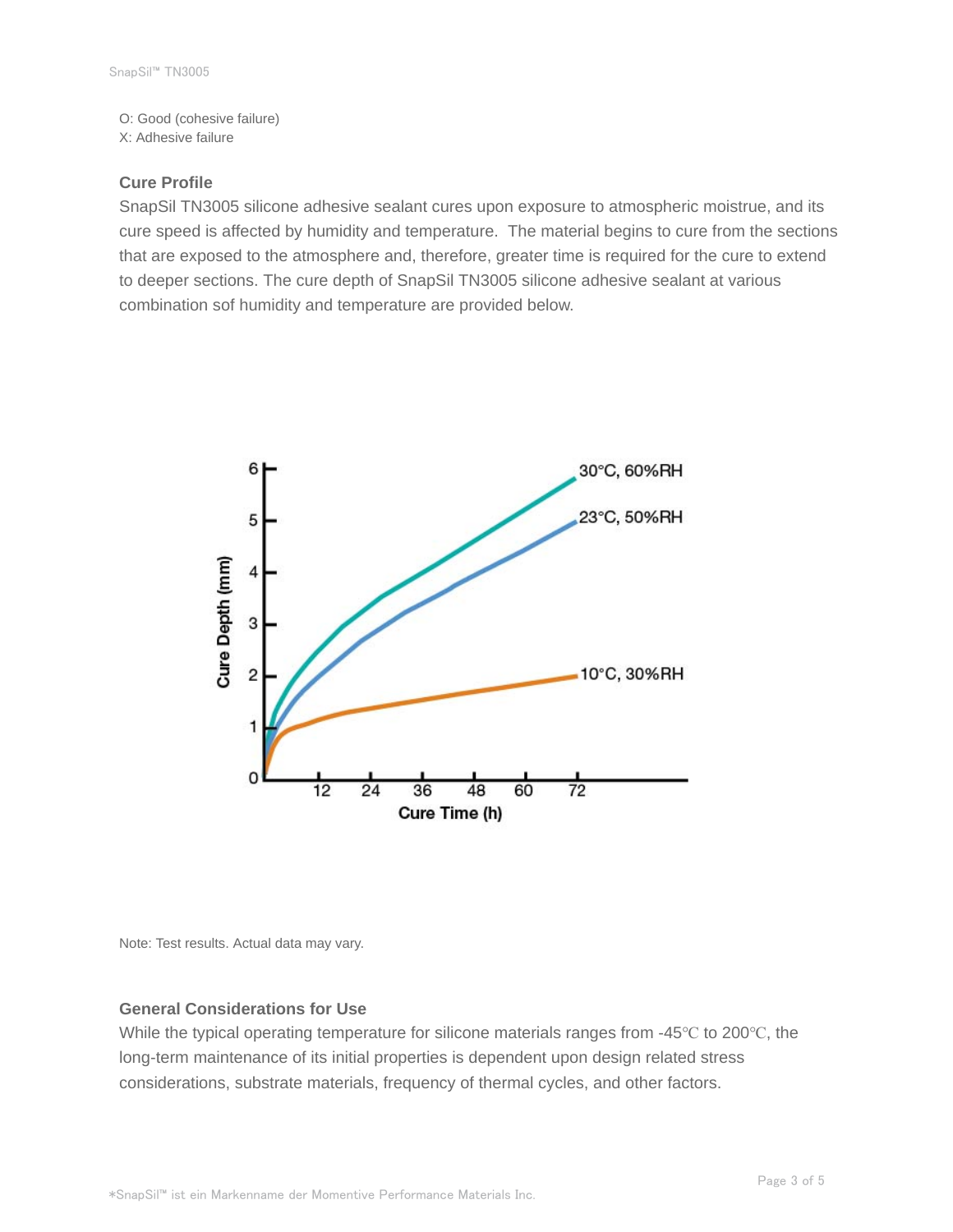## **Patent Status**

Nothing contained herein shall be construed to imply the nonexistence of any relevant patents or to constitute the permission, inducement or recommendation to practice any invention covered by any patent, without authority from the owner of the patent.

# **Product Safety, Handling and Storage**

Customers should review the latest Safety Data Sheet (SDS) and label for product safety information, safe handling instructions, personal protective equipment if necessary, emergency service contact information, and any special storage conditions required for safety. Momentive Performance Materials (MPM) maintains an around-the-clock emergency service for its products. SDS are available at www.momentive.com or, upon request, from any MPM representative. For product storage and handling procedures to maintain the product quality within our stated specifications, please review Certificates of Analysis, which are available in the Order Center. Use of other materials in conjunction with MPM products (for example, primers) may require additional precautions. Please review and follow the safety information provided by the manufacturer of such other materials.

# **Limitations**

Customers must evaluate Momentive Performance Materials products and make their own determination as to fitness of use in their particular applications.

# **Contact Information** Email commercial.services@momentive.com

# **Telephone**

| <b>Americas</b> | <b>Latin America</b> | <b>EMEAI- Europe, Middle</b><br>East, Africa & India | <b>ASIA PACIFIC</b> |
|-----------------|----------------------|------------------------------------------------------|---------------------|
| +1 800 295 2392 | <b>Brazil</b>        | <b>Europe</b>                                        | China               |
| Toll free*      | +55 11 4534 9650     | +390510924300                                        | 800 820 0202        |
| +704 805 6946   | <b>Direct Number</b> | Direct number                                        | Toll free           |
| Direct Number   |                      |                                                      | +86 21 3860 4892    |
|                 |                      |                                                      | Direct number       |
| *All American   | <b>Mexico</b>        | India, Middle East & Africa                          | Japan               |
| countries       | +52 55 2169 7670     | + 91 44 71212207                                     | +81 3 5544 3111     |
|                 | Direct Number        | Direct number*                                       | Direct number       |
|                 |                      | *All Middle Eastern countries, Korea                 |                     |
|                 |                      | Africa, India,                                       | +82 2 6201 4600     |